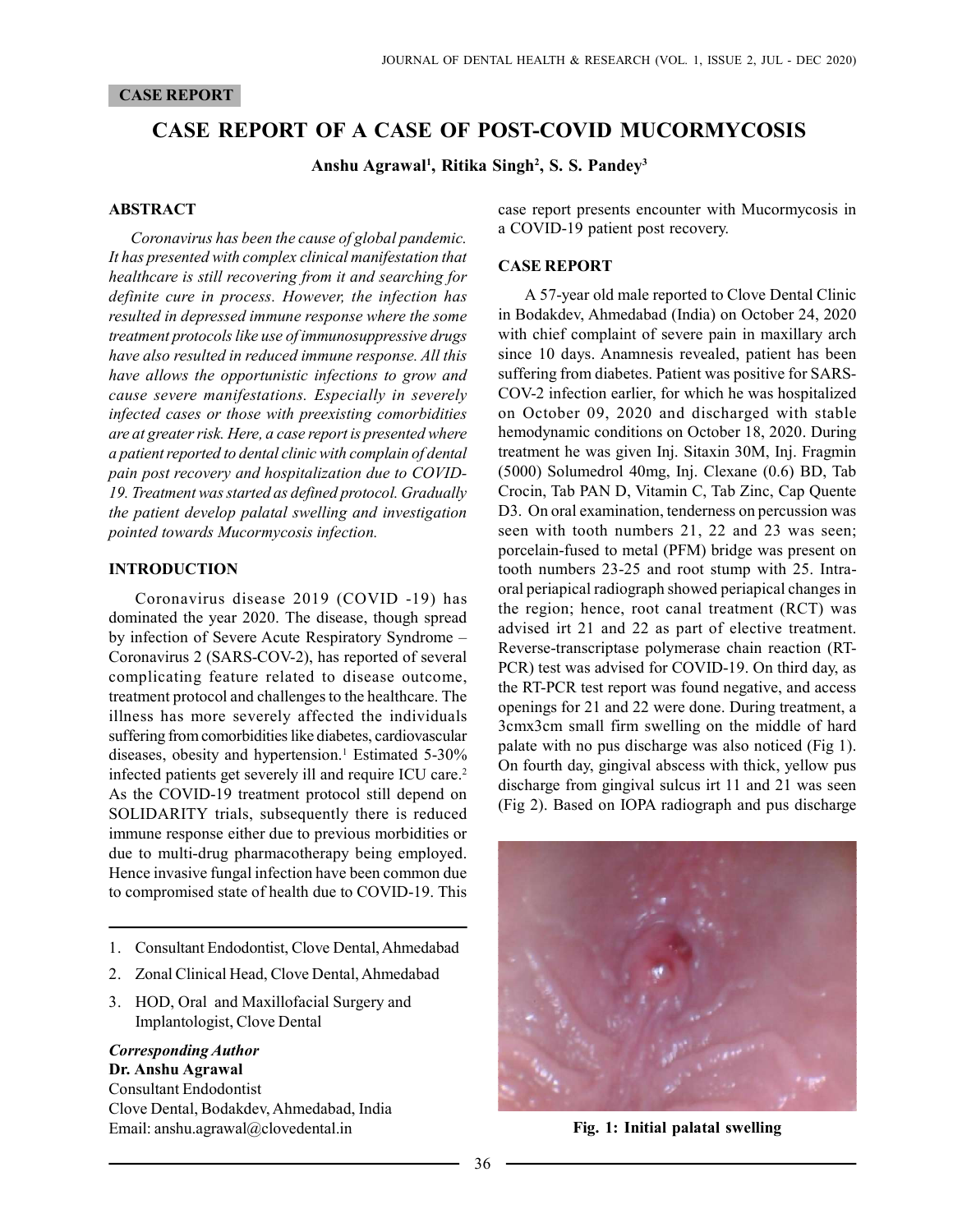

Fig. 2: Gingival abscess with 11 and 21

an endo-perio lesion was suspected. Access opening of 11 did not show pus discharge from root canal, hence deep scaling was planned for periodontal infection. However, scaling was accompanied with severe pain and there was no bone resistance felt on scaler tip. Palatal swelling was further enlarged in comparison; hence, CBCT of maxillary arch was advised (Fig 3). CBCT report showed congestion of maxillary sinus (Fig 4). Clinical and radiological presentation were suggestive for Mucormycosis. Further consultation with the otolaryngologist confirmed the diagnosis of Mucormycosis infection. Antifungal drugs were commenced immediately. However, CBCT report on



Fig. 3: Increased palatal swelling on recent appointment



Fig. 4: CBCT findings as congestion of right side maxillary sinus

December 10, 2020 shows further erosion of bone extending to palatal and orbital floor, necessitating immediate surgical intervention and debridement. The patient is still under treatment since last reported.

# **DISCUSSION**

The first case of coronavirus was reported on November 17, 2019 in the Wuhan City, Hubei Province, China.<sup>3</sup> Since then the infection has found its route to the global population due to globalization and has emerged as a pandemic. SARS-COV-2 is only the  $8<sup>th</sup>$  coronavirus discovered causing primarily respiratory symptoms as others. It is in the line of zoonotic diseases, whereby 2.5 billion cases with 2.7 million deaths are reported every year worldwide. <sup>4</sup> The coronavirus has shown to complicate the presenting clinical manifestations. The complexities have been attributed to preexisting diseases, use of immunosuppressive pharmacotherapy, potential risk of hospital-acquired infections, and the diminishing effect of COVID-19 on systemic immune response. In a recent report, 8% patients have shown to have hospitalacquired secondary fungal and bacterial infections.<sup>5</sup> COVID-19 alter the innate immunity by reducing the CD4+ and CD8+ cell, T lymohocytes.<sup>6</sup>

Mucormycosis is a rare opportunistic invasive fungal infections which is being reported as post-COVID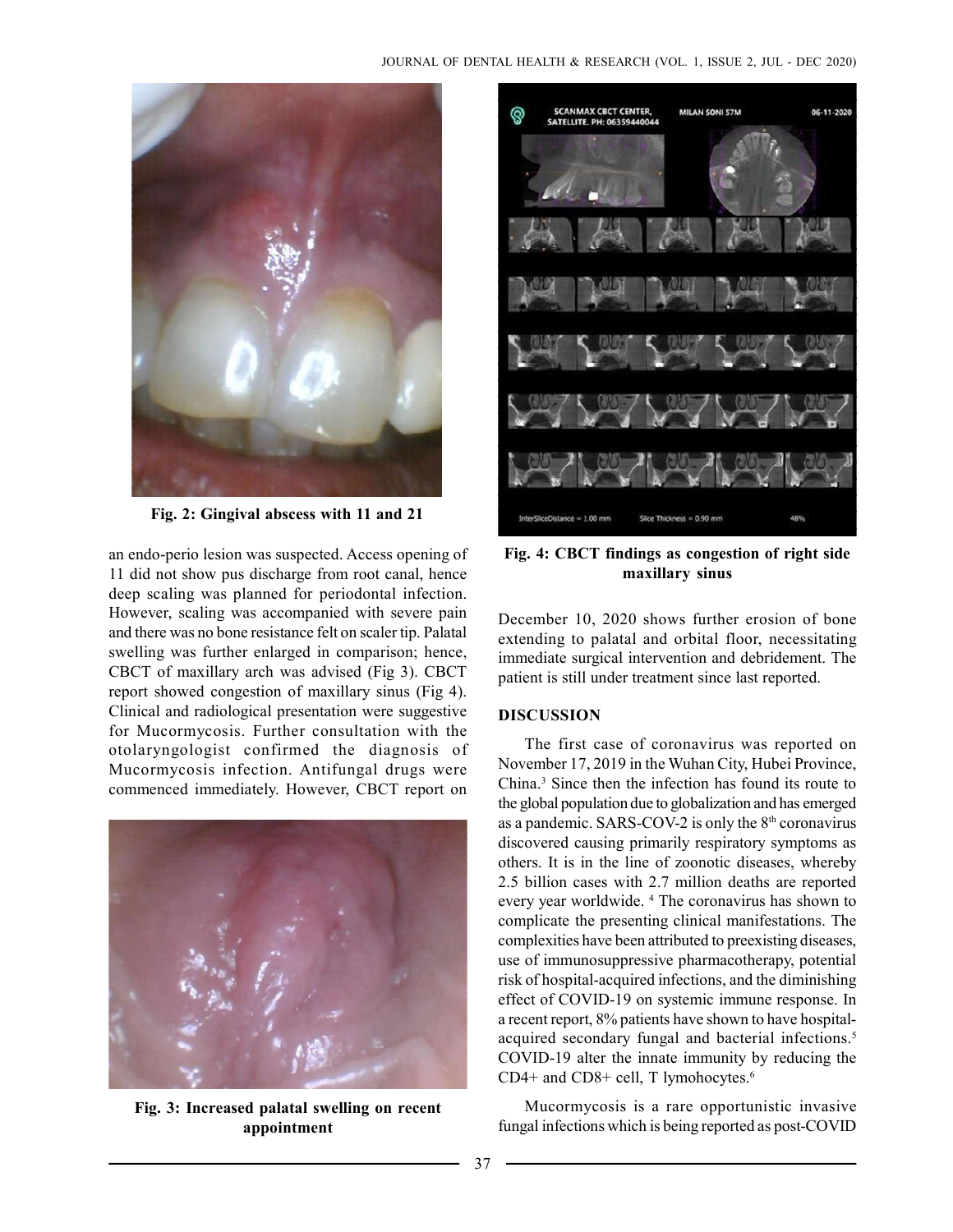complications among others. The mucormycetes hyphae invade the vasculature causing host tissue infarction and necrosis.<sup>4</sup> Rhino-orbital-cerebral infection is the most common clinical manifestation, likely due to spore inhalation into paranasal sinuses.<sup>4,5</sup> Heretofore, Mucormycosis was most commonly associated with diabetes and corticosteroid use among other conditions like neutropenia, stem cell transplant, immunocompromised individuals and hematologic malignancies.<sup>4</sup> In present case as well three factors were common as diabetes, use of corticosteroids for COVID-19 treatment and likely suppressed immune response due to coronavirus. Mehta et al. reported very similar case of rhino-orbital Mucormycosis, where patient was 60-yr old male, having diabetes and was treated with methylprednisolone and enoxaparin as given in this case along with dexamethasone (not given in this case) and supportive care. Two other cases reported for COVID-19 associated Mucormycosis by Werthman-Ehrenreich (orbital compartment syndrome) and Pasero et al (pulmonary Mucormycosis) showed pre-existing hypertension.4,6 Werthman-Ehrenreich reported Mucormycosis even after coverage by Amphotericin B.<sup>4</sup> All three patients in reported studies died during treatment.

As per newspaper, recently several cases across India has been reported for COVID associated Mucormycosis. Sir Ganga Ram Hospital, New Delhi reported 13 cases of COVID-triggered Mucormycosis where 5 patients died during treatment.  $7$  Max Superspeciality hospital in New Delhi reported 24 cases where 20 patients lost their eyesight. <sup>8</sup> Ahmedabad Civil Hospital, Ahmedabad, Gujrat, registered at least 44 such cases claiming 9 lives. <sup>9</sup> In Mumbai, Andheri's Kokilaben Hospital reported 6 cases since August out of which 4 died, and RN Cooper hospital, Juhu reported 25 cases since 9 months (50% jump from previous year) and death of 20% patients. <sup>10</sup>

Mucormycosis has overall incidence rate of 0.005- 1.7, fatality rate of 46%.<sup>4</sup> It is difficult to diagnose and its prognosis is poor even with early diagnosis and surgical and medical intervention. COVID-19 has provided favorable condition for co-infection. Hence it is very important to diagnose it the earliest. Song et al suggested a pathway for diagnosis and therapy of invasive fungal co-infection.<sup>11</sup> This case was reported as a delayed complication post hospital discharge at a dental office suggesting: 1) Mucormycosis can be late complication related to COVID-19 unlike other cases which were hospital based; and 2) dentist being at the forefront of oral disease diagnosis and treatment are likely to encounter such case on the basis of sinusitis as initial symptoms, which may extend to painful, necrotic ulcerations and perforation of hard palate. <sup>12</sup>

## **CONCLUSION**

The novel coronavirus disease 2019 has unveiled an urgent threat to global health whereby high number of infections have been reported rendering variable clinical manifestations. This is the latest in the history of pandemics which have and subsequently will potentially impact the global health and economy in long terms. The post-COVID complications are still under study for its variable aspects. As the healthcare is struggling to provide definite care for COVID-19, advent co-infections like Mucormycosis signify grave implications in form of immunosuppression by disease and pharmacotherapy being opportunity to invade and infect. Hence, severe COVID-19 cases are at high risk and should be kept for longer follow-up following discharge.

# BIBLIOGRAPHY

- 1. Sampson V, Kamona N, Sampson A. Could there be a link between oral hygiene and the severity of SARS-CoV-2 infections?. British dental journal. 2020 Jun;228(12):971-5.
- 2. Pemán J, Ruiz-Gaitán A, García-Vidal C, Salavert M, Ramírez P, Puchades F, García-Hita M, Alastruey-Izquierdo A, Quindós G. Fungal co-infection in COVID-19 patients: Should we be concerned?. Revista iberoamericana de micologia. 2020 Apr 1;37(2):41-6.
- 3. Harapan H, Itoh N, Yufika A, Winardi W, Keam S, Te H, Megawati D, Hayati Z, Wagner AL, Mudatsir M. Coronavirus disease 2019 (COVID-19): A literature review. Journal of Infection and Public Health. 2020 Apr 8
- 4. Werthman-Ehrenreich A. Mucormycosis with orbital compartment syndrome in a patient with COVID-19. The American Journal of Emergency Medicine. 2020 Sep 16.
- 5. Unnikrishnan R, Misra A. Infections and diabetes: Risks and mitigation with reference to India. Diabetes & Metabolic Syndrome: Clinical Research & Reviews. 2020 Sep 22.
- 6. Mehta S, Pandey A. Rhino-Orbital Mucormycosis Associated With COVID-19. Cureus. 2020 Sep;12(9).
- 7. Pasero D, Sanna S, Liperi C, Piredda D, Branca GP, Casadio L, Simeo R, Buselli A, Rizzo D, Bussu F, Rubino S. A challenging complication following SARS-CoV-2 infection: a case of pulmonary mucormycosis. Infection. 2020 Dec 17:1-6.
- 8. Mint. COVID-19 triggering rare, deadly fungal infection, claims Delhi hospital. Available from: https:// www.livemint.com/news/india/covid-19-triggering-raredeadly-fungal-infection-claims-delhi-hospital-11607966032401.html. [Accessed 24th December 2020]
- 9. National Herald. COVID cases linked 'black fungus infection' appears across Delhi hospitals. Available from: https://www.nationalheraldindia.com/health/covid-caseslinked-black-fungus-infection-appears-across-delhihospitals. [Accessed 24<sup>th</sup> December 2020]
- 10. Business Today. After COVID-19, a deadly fungal infection strikes Ahmedabad, kills 9 Available from: https://